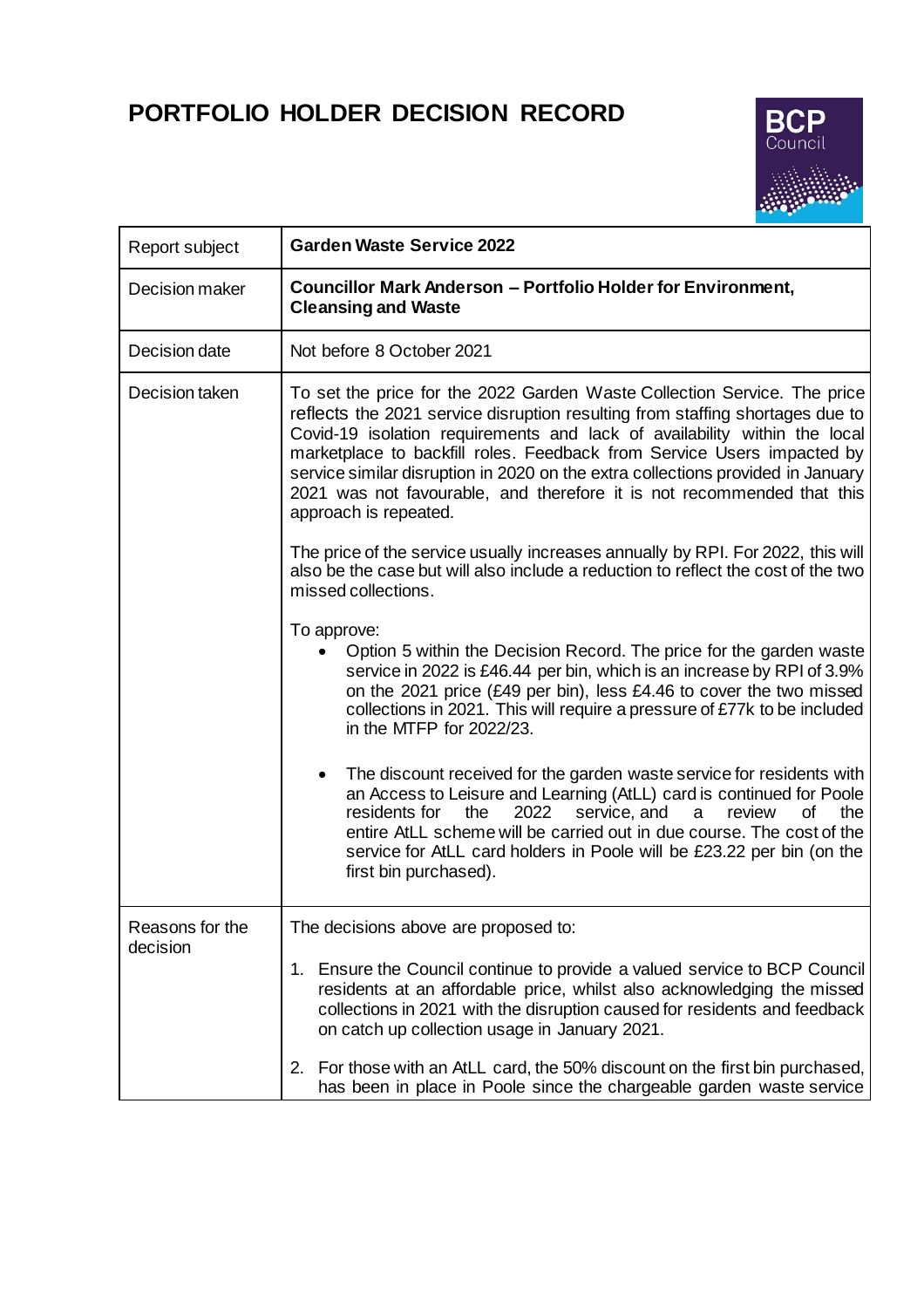|                           | was introduced in 2012 and not undergone an appropriate review since<br>that time.                                                                                                                                                                                                                                                                                             |
|---------------------------|--------------------------------------------------------------------------------------------------------------------------------------------------------------------------------------------------------------------------------------------------------------------------------------------------------------------------------------------------------------------------------|
| Call-in and<br>urgency:   | Subject to any urgency provisions which shall be identified, this decision will<br>not come into force, and may not be implemented, until the expiry of 5 clear<br>working days after the decision was made, recorded and published.                                                                                                                                           |
|                           | Registrations for the next year's service usually start at the beginning of<br>October. Delay to these timescales will impact on the Customer Service<br>team due to demand by residents wanting to register.                                                                                                                                                                  |
| <b>Corporate Director</b> | <b>Chief Operations Officer</b>                                                                                                                                                                                                                                                                                                                                                |
| Responsible officer       | Laura Neil                                                                                                                                                                                                                                                                                                                                                                     |
| Wards                     | Council-wide                                                                                                                                                                                                                                                                                                                                                                   |
| <b>Status</b>             | Open                                                                                                                                                                                                                                                                                                                                                                           |
| Background                | At the start of the service in 2021, garden waste bins in Bournemouth were<br>swapped to the 240 litre bins, in line with the bins provided in Christchurch<br>and Poole. Bournemouth residents previously had 140 litre bins and received<br>a discount on multiple bins purchased. The price of the service has been<br>consistent across BCP Council in 2021 (£49 per bin). |
|                           | The price of the service has traditionally increased annually by RPI. There<br>was a slightly larger increase in 2021 to enable the bins in Bournemouth to<br>be swapped to the standard size.                                                                                                                                                                                 |
|                           | This is the second year collections have been suspended for periods of<br>time, as a consequence of the Covid-19 pandemic and impacts of Brexit with<br>the current labour market national and local shortages of LGV drivers and<br>loaders.                                                                                                                                  |
|                           | To make up for collections missed in 2020, the service commenced early in<br>January 2021 to provide all subscribers with the equivalent two missed<br>Feedback<br>collections.<br>from<br>service<br>users<br>was<br>not<br>favourable, with many stating the service was of little use to them during that<br>time of the year, with a preference for a discount or refund.  |
|                           | Due to the transformation process to align systems across BCP Council, a<br>decision on the price is welcomed as soon as possible, to allow for new<br>processes to be put in place and for these processes to be tested by<br>Customer Services and back office staff, well in advance of registrations<br>going live at the beginning of October 2021.                       |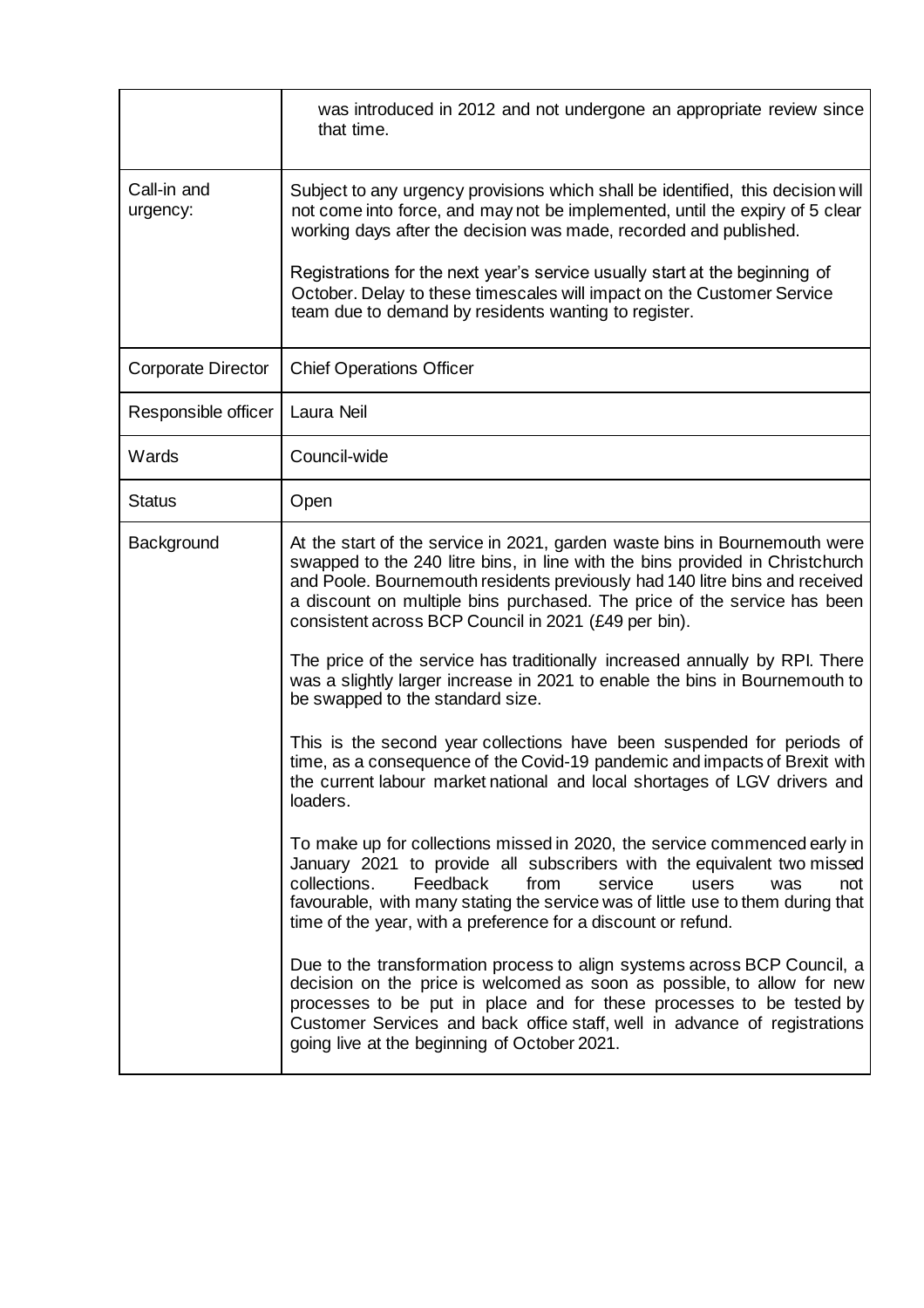| Options appraisal                         | See Financial options below.                                                                                                                                                                                                                                                                                                                                                                                                                                                                                                                     |                                                                    |                                                                                             |                                                                                     |                                                                                               |  |
|-------------------------------------------|--------------------------------------------------------------------------------------------------------------------------------------------------------------------------------------------------------------------------------------------------------------------------------------------------------------------------------------------------------------------------------------------------------------------------------------------------------------------------------------------------------------------------------------------------|--------------------------------------------------------------------|---------------------------------------------------------------------------------------------|-------------------------------------------------------------------------------------|-----------------------------------------------------------------------------------------------|--|
| Consultation<br>undertaken                | The following officers and Councillors have been consulted:<br><b>Graham Farrant - Chief Executive</b><br>Adam Richens – Director of Finance and Section 151 Officer<br>Kate Ryan - Chief Operations Officer<br>Kate Langdown - Director of Environment<br>Ian Poultney - Head of Sustainability and Strategic Development<br>Rachel Davies - Waste Strategy Manager<br>Lynda Adby - Recreation Development Officer<br>Cllr Mark Anderson - Portfolio Holder for Environment, Cleansing and<br>Waste<br>Cllr Drew Mellor - Leader of the Council |                                                                    |                                                                                             |                                                                                     |                                                                                               |  |
| <b>Financial/Resource</b><br>implications |                                                                                                                                                                                                                                                                                                                                                                                                                                                                                                                                                  | New price                                                          | <b>Increased</b><br><b>Registrations</b>                                                    | Increased<br><b>Disposal</b>                                                        | 2022/23<br>Fee Change<br>Impact                                                               |  |
|                                           | <b>Options</b><br>Option 1 - RPI 3.9% June<br>Option 2 - 5% (rounded)<br>Option 3 - No increase<br>Option 4 - RPI less £2.23<br>Option 5 - RPI less £4.46<br>Please note re. Option 5, the service restarted collection on 23 August<br>2021, there is however an ongoing risk due to ongoing recruitment shortfalls<br>and a competitive marketplace, particularly for HGV drivers, which is<br>currently a national issue.                                                                                                                     | £<br>50.90<br>£<br>51.50<br>£<br>49.00<br>£<br>48.67<br>£<br>46.44 | 196,000 F£<br>£<br>£<br>196,000 -£<br>£<br>196,000 -£<br>£<br>196,000 -£<br>£<br>196,000 -£ | Costs<br>145,000 E<br>145,000 £<br>145,000 £<br>145,000 $\frac{1}{2}$<br>145,000 -£ | £146,000<br>95,000<br>125,000<br>£176,000<br>£ 51,000<br>16,500 £ 34,500<br>128,000 -£ 77,000 |  |
| Summary of legal<br>implications          | Clause 12 of the 2021 Bournemouth T&Cs for the BCP Council Garden<br>Waste Service states that:                                                                                                                                                                                                                                                                                                                                                                                                                                                  |                                                                    |                                                                                             |                                                                                     |                                                                                               |  |
|                                           | "No refunds will be provided in the event that collections cannot be carried<br>out for reasons beyond the reasonable control of BCP Council."<br>Beyond the reasonable control of BCP Council would include but not be                                                                                                                                                                                                                                                                                                                          |                                                                    |                                                                                             |                                                                                     |                                                                                               |  |
|                                           | limited to the following: Epidemic or pandemic.<br>BCP Council has taken all reasonable measures in order to protect its<br>employees, its subcontractors, its customers and the general UK<br>population. Accordingly, as a consequence of self-isolation and Covid, this<br>has caused a delay and/interruption of the services that BCP Council<br>ordinarily provides. This is in common with other service providers, whether<br>public or private sector.<br>In every case, the COVID-19 pandemic, the actions of the UK Government        |                                                                    |                                                                                             |                                                                                     |                                                                                               |  |
|                                           | (and any other governments or official bodies) are beyond the control of<br><b>BCP Council.</b>                                                                                                                                                                                                                                                                                                                                                                                                                                                  |                                                                    |                                                                                             |                                                                                     |                                                                                               |  |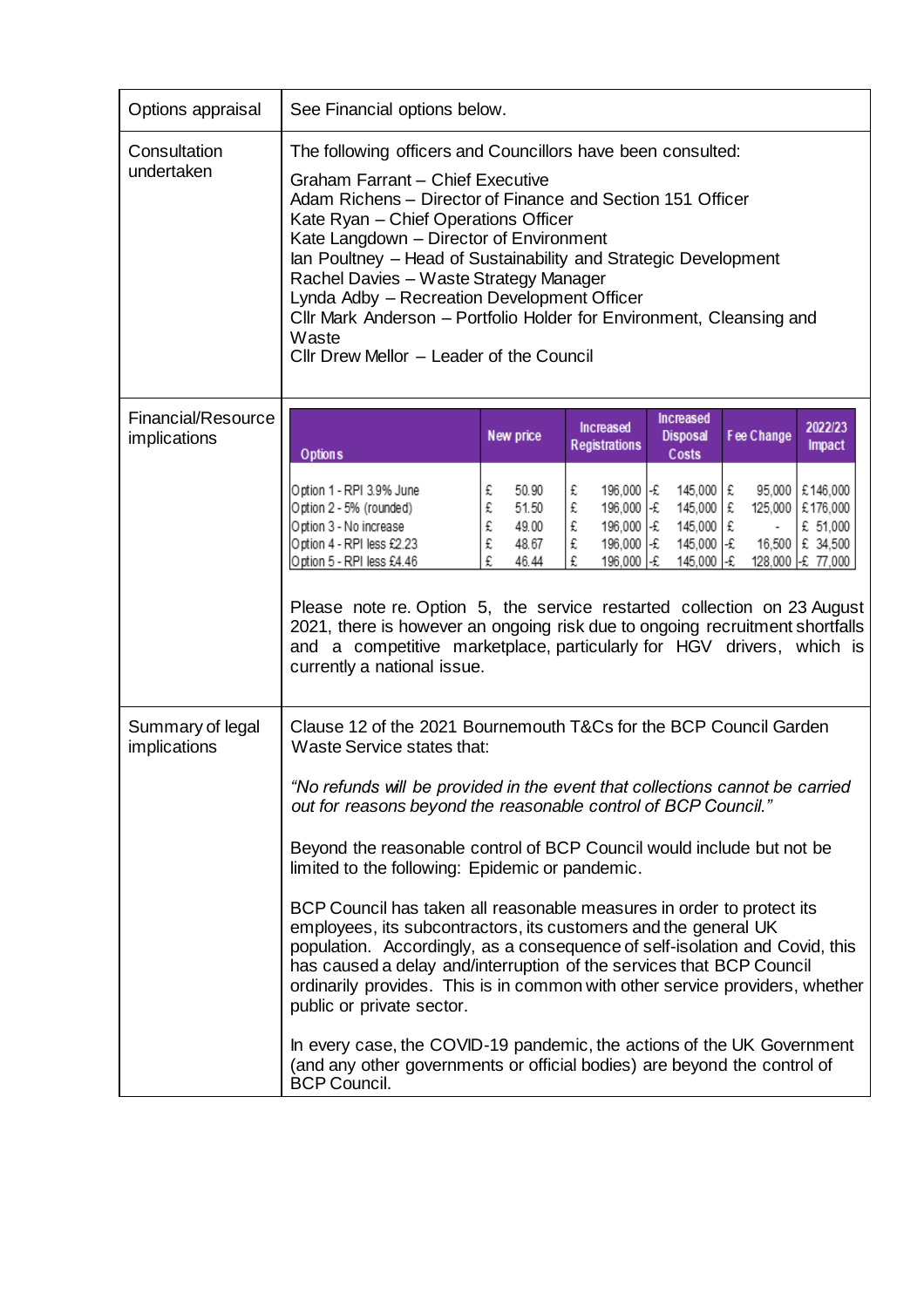|                                                                                         | As a consequence of COVID-19, in common with many other private and<br>public sector organisations BCP Council has been required to self-isolate<br>staff. This has caused a minimal impact on the delivery of the garden waste<br>services that BCP Council offers residents.                                                                                                                                               |
|-----------------------------------------------------------------------------------------|------------------------------------------------------------------------------------------------------------------------------------------------------------------------------------------------------------------------------------------------------------------------------------------------------------------------------------------------------------------------------------------------------------------------------|
| Summary of<br>sustainability<br>impact                                                  | The garden waste collection service is a discretionary service open to all<br>residents, to dispose of their garden waste in a convenient and sustainable<br>way. The waste is sent to a local site in Hurn where it is composted over<br>several weeks and then sold to local gardening businesses.                                                                                                                         |
| Summary of public<br>health implications                                                | N/A                                                                                                                                                                                                                                                                                                                                                                                                                          |
| Summary of<br>equality<br>implications                                                  | The discount for the garden waste service AtLL card holders was introduced<br>in Poole and, at the time, met the health needs of the profile of the population<br>of that area.                                                                                                                                                                                                                                              |
|                                                                                         | Whilst the proposed recommendation does not align the service and make it<br>equitable across BCP Council, it is felt that a full review of the AtLL scheme<br>is required to address the full impacts of the scheme, not just the garden<br>waste discount. This review of the scheme will be carried out in due course.                                                                                                    |
| Summary of risk<br>assessment                                                           | Registrations for the next service year usually start at the beginning of<br>October. Regular customers will be expecting this and could create an<br>increase in waste work if there is a delay in setting the price for the 2022<br>service. It was not however appropriate to determine options until the<br>service has confidence in its ability to maintain resourcing levels, which now<br>appear to have stabilised. |
| Conflicts of interest<br>declared by<br>Cabinet member<br>consulted on this<br>decision | Not applicable                                                                                                                                                                                                                                                                                                                                                                                                               |
| Background<br>papers                                                                    | CMB Report - Garden Waste Service 2022                                                                                                                                                                                                                                                                                                                                                                                       |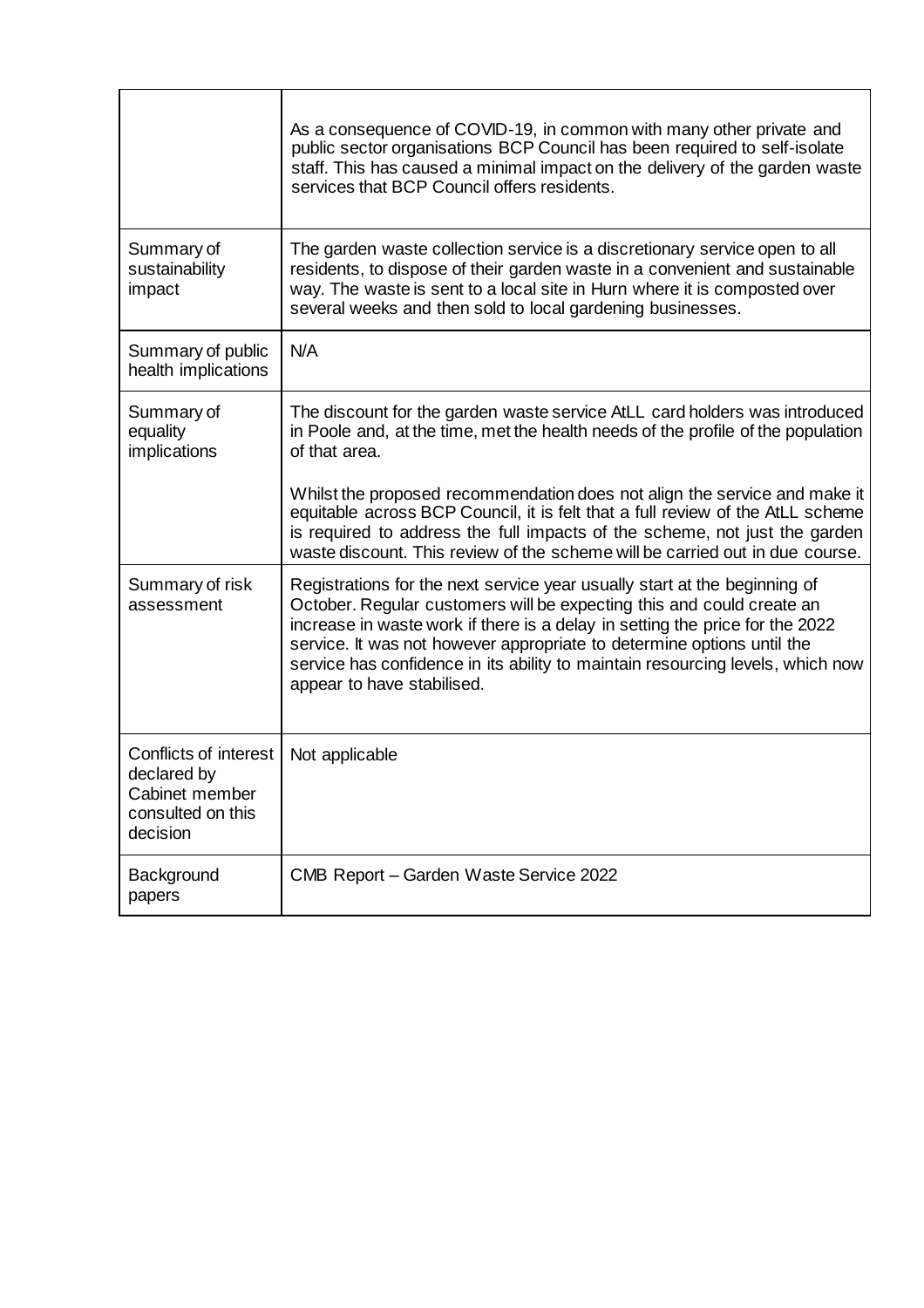## **Equality Impact Assessment: conversation screening tool**

*[Use this form to prompt an EIA conversation and capture the output between officers, stakeholders and interested groups. This completed form or a full EIA report will be published as part of the decision-making process]*

| <b>Policy/Service under</b><br>development/review:                                     | Garden Waste Access to Leisure and Learning (AtLL) Discount<br>and 2022 Price Setting |                                                                                                                                                                                                                                                                                                                                                                    |  |  |
|----------------------------------------------------------------------------------------|---------------------------------------------------------------------------------------|--------------------------------------------------------------------------------------------------------------------------------------------------------------------------------------------------------------------------------------------------------------------------------------------------------------------------------------------------------------------|--|--|
| What changes are being made                                                            |                                                                                       | A chargeable garden waste service was introduced in legacy                                                                                                                                                                                                                                                                                                         |  |  |
| to the policy/service?                                                                 |                                                                                       | Borough of Poole in 2012. Prior to this, a free collection service was<br>provided for 22,000 selected properties. As part of the introduction,<br>Members agreed a 50% discount on the first bin purchased for<br>residents with an Access to Leisure and Learning (AtLL) card.                                                                                   |  |  |
|                                                                                        | in the Poole area.                                                                    | AtLL is a discount scheme that allows disabled people, people on<br>low incomes and those in full-time education (aged 16 or over) to<br>take part in leisure and sports activities at reduced rates. There are<br>four leisure centres as well as a variety of sports and leisure clubs,<br>which offer discounts as part of the scheme. All of these are located |  |  |
|                                                                                        | be £23.22 per bin (on the first bin purchased).                                       | It is recommended that the discount received for the garden waste<br>service for residents with an Access to Leisure and Learning (AtLL)<br>card is continued for Poole residents for the 2022 service, and a<br>review of the entire AtLL scheme will be carried out in due<br>course. The cost of the service for AtLL card holders in Poole will                |  |  |
|                                                                                        | the MTFP for 2022/23.                                                                 | It is also recommended that the price for the garden waste service<br>in 2022 is £46.44 per bin, which is an increase by RPI of 3.9% on<br>the 2021 price (£49 per bin), less £4.46 to cover the two missed<br>collections. This will require a pressure of £77k to be included in                                                                                 |  |  |
| <b>Service Unit:</b>                                                                   | Environment                                                                           |                                                                                                                                                                                                                                                                                                                                                                    |  |  |
| Persons present in the                                                                 | Kate Langdown - Director of Environment                                               |                                                                                                                                                                                                                                                                                                                                                                    |  |  |
| conversation and their<br>role/experience in the service:                              | Ian Poultney - Head of Sustainability and Strategic Development                       |                                                                                                                                                                                                                                                                                                                                                                    |  |  |
|                                                                                        | Rachel Davies - Waste Strategy Manager                                                |                                                                                                                                                                                                                                                                                                                                                                    |  |  |
|                                                                                        | Lynda Adby - Recreation Development Officer                                           |                                                                                                                                                                                                                                                                                                                                                                    |  |  |
| <b>Conversation dates:</b>                                                             | 13/05/2021, 07/07/2021                                                                |                                                                                                                                                                                                                                                                                                                                                                    |  |  |
| Do you know your current or<br>potential client base? Who are<br>the key stakeholders? | 50% off the first garden waste bin purchased:                                         | Number of Poole residents who use the AtLL scheme to receive                                                                                                                                                                                                                                                                                                       |  |  |
|                                                                                        | Year                                                                                  | No. of residents receiving<br>the AtLL discount                                                                                                                                                                                                                                                                                                                    |  |  |
|                                                                                        | 2018                                                                                  | 1,245                                                                                                                                                                                                                                                                                                                                                              |  |  |
|                                                                                        | 2019                                                                                  | 1,213                                                                                                                                                                                                                                                                                                                                                              |  |  |
|                                                                                        | 2020                                                                                  | 1,135                                                                                                                                                                                                                                                                                                                                                              |  |  |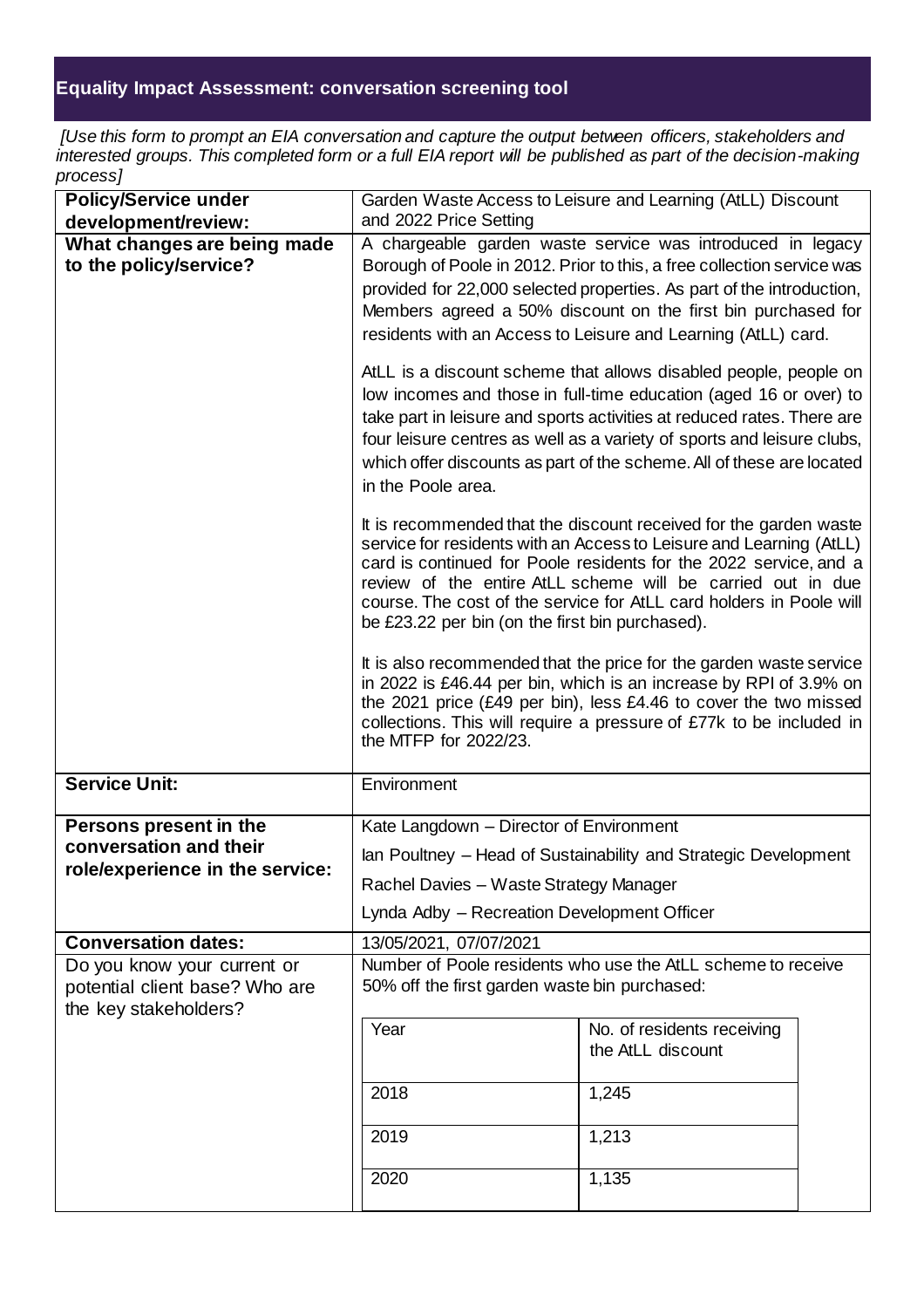|                                                                                                                                                                                        | 2021 (up to 16 July 2021)<br>1,157                                                                                                                                                                                                                                                                                                                                                                                                                                             |  |
|----------------------------------------------------------------------------------------------------------------------------------------------------------------------------------------|--------------------------------------------------------------------------------------------------------------------------------------------------------------------------------------------------------------------------------------------------------------------------------------------------------------------------------------------------------------------------------------------------------------------------------------------------------------------------------|--|
|                                                                                                                                                                                        | There are on average 5% of total garden waste registrations in<br>Poole that currently use a AtLL card and receive a discount on the<br>first bin purchased for the garden waste service.                                                                                                                                                                                                                                                                                      |  |
| Do different groups have different<br>needs or experiences in relation<br>to the policy/service?                                                                                       | Age – some more elderly residents may have less disposable<br>income<br>Disability – some residents with disabilities may have less<br>disposable income<br>Socio-economic status – some residents may have lower incomes                                                                                                                                                                                                                                                      |  |
| Will the policy or service change<br>affect any of these service users?                                                                                                                | Yes, although there will not be a change in service from the<br>current service.                                                                                                                                                                                                                                                                                                                                                                                               |  |
|                                                                                                                                                                                        | The discount for Poole residents with an AtLL card meets the<br>health needs of the people in that area. Those service users in<br>the Bournemouth and Christchurch area who could qualify, will<br>not be able to benefit from the discount. However, a full review of<br>the AtLL scheme will be carried out in due course.                                                                                                                                                  |  |
| [If the answer to the three questions above is 'don't know' then you need to gather more<br>evidence and do a full EIA. The best way to do this is to use the Capturing Evidence form] |                                                                                                                                                                                                                                                                                                                                                                                                                                                                                |  |
| What are the benefits or positive<br>impacts of the policy/service<br>change on current or potential<br>service users?                                                                 | Poole residents will continue to receive the discount for the<br>garden waste service if they have an AtLL card.<br>Recommending a full review of the entire AtLL scheme will allow<br>for the whole scheme to be reviewed and not just the garden<br>waste discount.                                                                                                                                                                                                          |  |
| What are the negative impacts of<br>the policy/service change on<br>current or potential service<br>users?                                                                             | Those residents in Bournemouth and Christchurch will be required<br>to pay full price for the service, unless they choose to home<br>compost, take their waste to a recycling centre, free of charge, or<br>share a garden waste bin, and the cost, with one or more<br>neighbours. These alternatives will be communicated to residents.                                                                                                                                      |  |
| Will the policy or service change<br>affect employees?                                                                                                                                 | <b>No</b>                                                                                                                                                                                                                                                                                                                                                                                                                                                                      |  |
| Will the policy or service change<br>affect the wider community?                                                                                                                       | Yes - as described above                                                                                                                                                                                                                                                                                                                                                                                                                                                       |  |
| What mitigating actions are<br>planned or already in place for<br>those negatively affected by the<br>policy/service change?                                                           | Communicating to all residents that they still have the option<br>$\bullet$<br>to dispose of their garden waste free of charge at one of the<br>three recycling centres<br>The Council also subsidises home compost bins, which can<br>$\bullet$<br>be purchased for as little as £6 (plus delivery) as another<br>alternative to disposing of garden waste<br>Residents can also share garden waste bins between<br>$\bullet$<br>neighbours to share the cost of the service. |  |